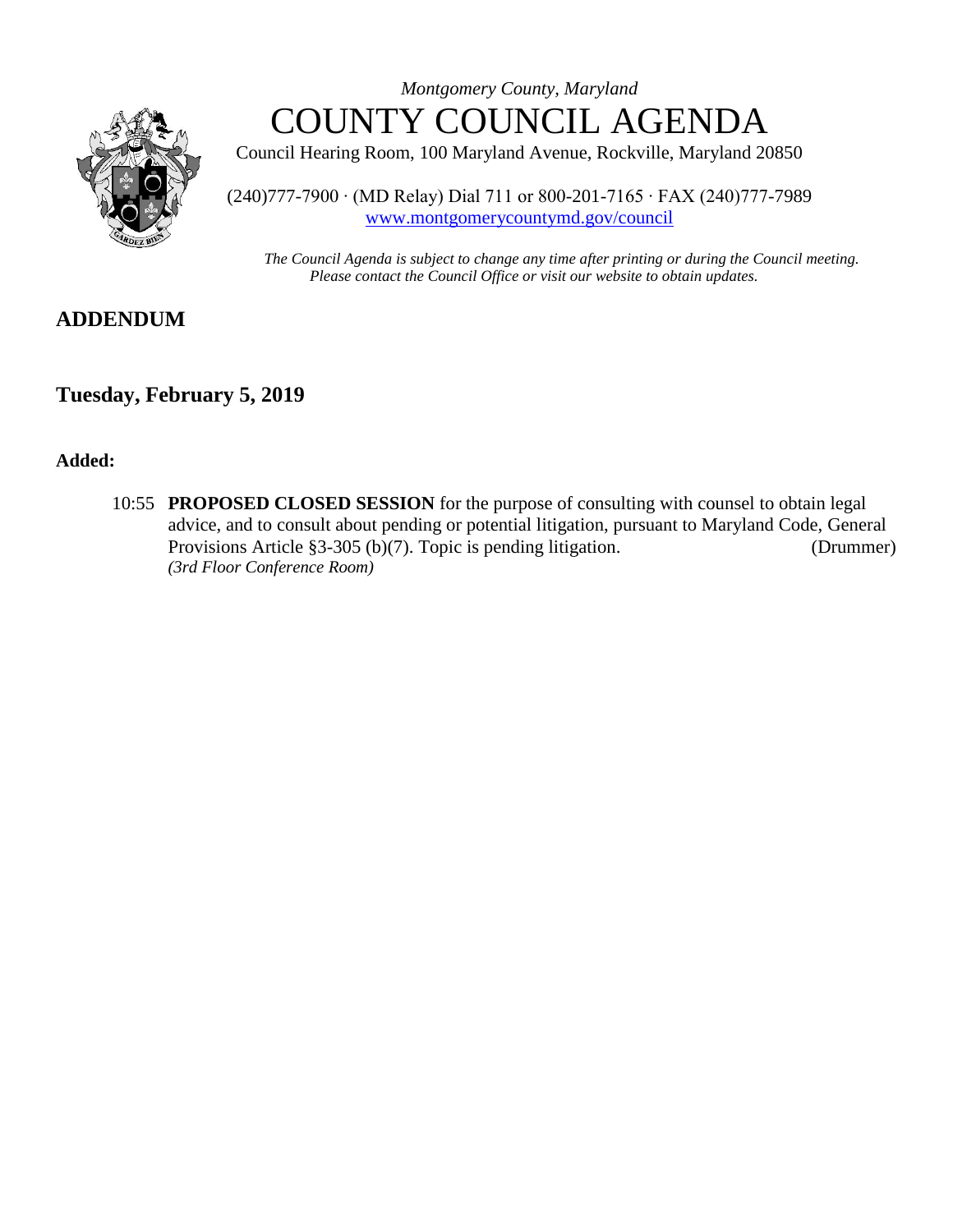

*Montgomery County, Maryland* COUNTY COUNCIL AGENDA

Council Hearing Room, 100 Maryland Avenue, Rockville, Maryland 20850

(240)777-7900 ∙ (MD Relay) Dial 711 or 800-201-7165 ∙ FAX (240)777-7989 [www.montgomerycountymd.gov/council](file:///C:/Documents%20and%20Settings/hernas01/Local%20Settings/Temporary%20Internet%20Files/Local%20Settings/Temporary%20Internet%20Files/OLK178/www.montgomerycountymd.gov/council)

*The Council Agenda is subject to change any time after printing or during the Council meeting. Please contact the Council Office or visit our website to obtain updates.*

# **Monday, February 4, 2019**

(1) 12:30 **DISCUSSION** - [State Legislative Program](https://www.montgomerycountymd.gov/council/Resources/Files/agenda/col/2019/20190205/20190204_1.pdf) *(7th floor Council Hearing Room)* (Wenger)

# **Tuesday, February 5, 2019**

| 9:30 INVOCATION - Reverend Dr. Christopher Zacharias, John Wesley AMEZ Church |  |  |  |  |
|-------------------------------------------------------------------------------|--|--|--|--|

### 9:35 **PRESENTATIONS**

- A. Proclamation recognizing Chinese Lunar New Year, by Council President Navarro
- B. Proclamation recognizing the 2018 Milken Award Recipient for Maryland, Brian Quinn from East Silver Spring Elementary School, by Councilmember Riemer and Councilmember Rice
- C. Proclamation recognizing the Montgomery County Chamber of Commerce's 60th Anniversary, by Councilmember Friedson

# 10:05 **GENERAL BUSINESS** (Limarzi) (1.5) A. **Announcement** - [A public hearing is scheduled for March 12, 2019 at 1:30 p.m.](https://www.montgomerycountymd.gov/council/Resources/Files/agenda/col/2019/20190205/20190205_1-5.pdf)  [on Corrective Map Amendment: H-130 for the Takoma](https://www.montgomerycountymd.gov/council/Resources/Files/agenda/col/2019/20190205/20190205_1-5.pdf) Park Master Plan (Dunn) (2) B. **Acknowledgement** - [Receipt of Petitions](https://www.montgomerycountymd.gov/council/Resources/Files/agenda/col/2019/20190205/20190205_Index.pdf) C. **Action** - Approval of Minutes: January 15 and 22, 2019 Approval of closed session minutes: January 15 and 22, 2019 (3) 10:05 **CONSENT CALENDAR** A. **Introduction** - [Resolution to authorize issuance of special obligation refunding](https://www.montgomerycountymd.gov/council/Resources/Files/agenda/col/2019/20190205/20190205_3A.pdf)  [bonds payable from certain revenues of the Department of Liquor Control](https://www.montgomerycountymd.gov/council/Resources/Files/agenda/col/2019/20190205/20190205_3A.pdf) (Smith) *Action is tentatively scheduled for 2/12/19.*

B. **Action** - [Repeal of Executive Regulation 66-89, Cave-In Team Response](https://www.montgomerycountymd.gov/council/Resources/Files/agenda/col/2019/20190205/20190205_3B.pdf) (Farag) *PS Committee recommends repeal.*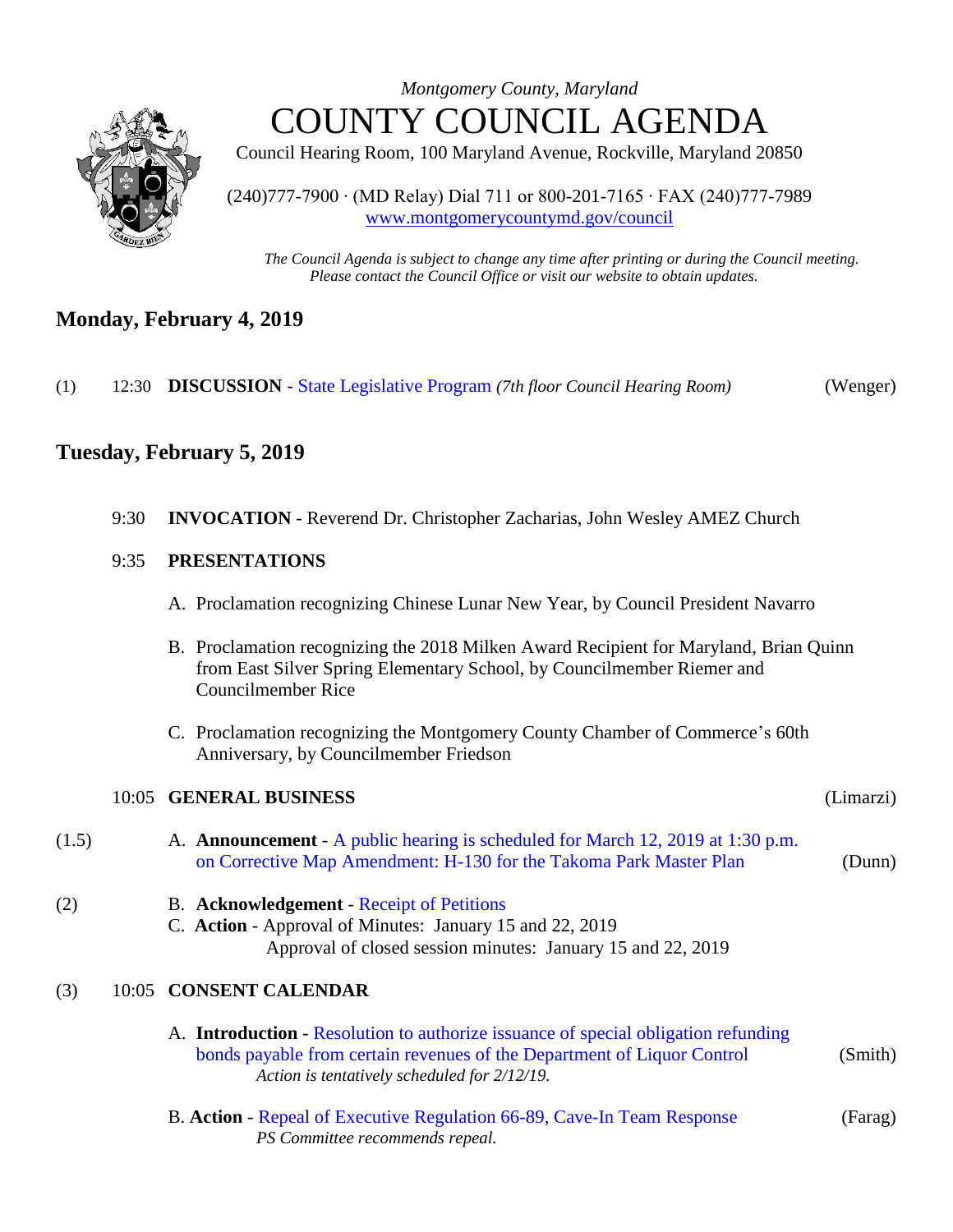| (3) | 10:05 CONSENT CALENDAR (continued)                                                                                                                                                                                                                            |
|-----|---------------------------------------------------------------------------------------------------------------------------------------------------------------------------------------------------------------------------------------------------------------|
|     | C. Action - Repeal of Executive Regulation 9-18, First Response for Trench Rescue<br><b>Incidents</b><br>(Farag)                                                                                                                                              |
|     | PS Committee recommends repeal.                                                                                                                                                                                                                               |
|     | D. Action - Resolution to appoint Michael Mezey to fill vacancy on Friendship<br><b>Heights Village Council</b><br>(Limarzi)                                                                                                                                  |
| (4) | 10:10 ACTION - Spending Affordability Guidelines for the FY20 Capital Budget and<br>other general CIP assumptions<br>(Orlin)<br>GO Committee recommends approval as amended.                                                                                  |
| (5) | 10:20 ACTION - 2018 National Pollutant Discharge Elimination System (NPDES)<br>Municipal Separate Storm Sewer System (MS4) Permit Financial Assurance Plan (Levchenko)                                                                                        |
| (6) | 10:25 ACTION - Appointment to the Board of Appeals<br>(Limarzi)                                                                                                                                                                                               |
|     | 10:30 LEGISLATIVE SESSION Day #3                                                                                                                                                                                                                              |
| (7) | <b>Introduction of Bills:</b>                                                                                                                                                                                                                                 |
|     | A. Bill 2-19, Health - Lead in Drinking Water - Schools<br>(Drummer)<br>Lead Sponsor: Councilmember Hucker<br>Co-Sponsors: Councilmember Riemer, Councilmember Katz,<br>Public Hearing is scheduled for 2/26/19 at 1:30 pm.                                   |
| (8) | <b>Call of Bills for Final Reading</b>                                                                                                                                                                                                                        |
|     | A. Bill 31-18, New Home Warranty and Builder Licensing - Amendments<br>(Mihill)<br>PS Committee recommends enactment as amended.                                                                                                                              |
|     | B. Expedited Bill 37-18, Transient Housing - Short Term Rental License - Appeals<br>(Zyontz)<br>PHED Committee recommends enactment as amended.                                                                                                               |
|     | C. Bill 40-18, Secondhand Personal Property Dealers - License<br>(Drummer)<br>PS Committee recommends enactment as amended.                                                                                                                                   |
| (9) | 10:45 DISTRICT COUNCIL SESSION                                                                                                                                                                                                                                |
|     | A. Introduction - Zoning Text Amendment 19-03, Commercial/Residential Zones -<br><b>Animal Boarding and Care</b><br>(Zyontz)<br>Lead Sponsor: Council President at the request of the County Executive<br>Public Hearing is scheduled for 3/12/19 at 1:30 pm. |
|     | B. Action - ZTA 18-12, Setback Exemptions - Fences<br>(Zyontz)<br>PHED Committee recommends approval.                                                                                                                                                         |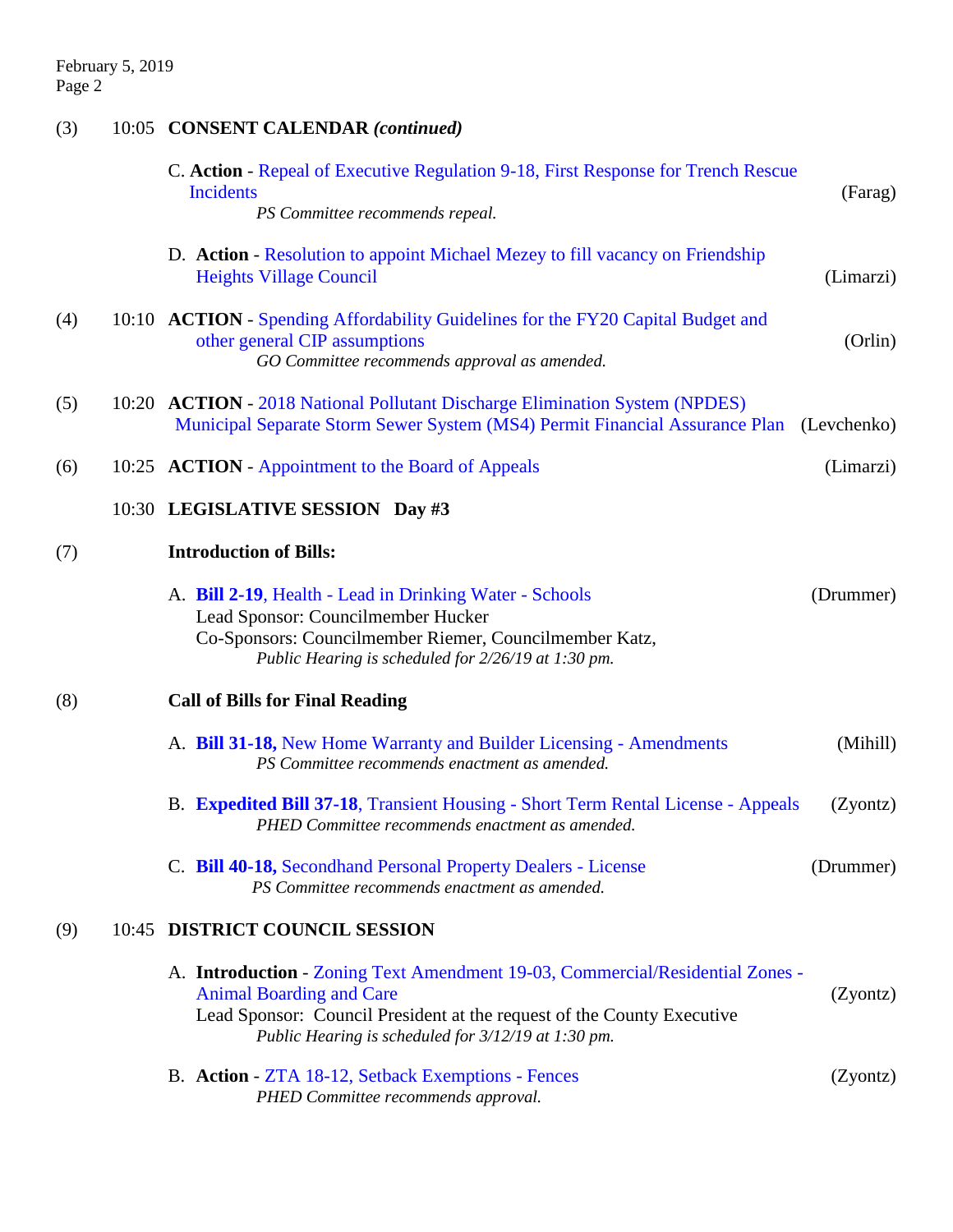### (9) 10:45 **DISTRICT COUNCIL SESSION**

C. **Action** - [ZTA 18-13, Regional Shopping Center Overlay Zone -](https://www.montgomerycountymd.gov/council/Resources/Files/agenda/col/2019/20190205/20190205_9C.pdf) Standards (Zyontz) *PHED Committee recommends approval.*

### **ADJOURN**

7:30 **PUBLIC HEARING** - FY20 Capital Budget and amendments to FY19-24 Capital Improvements Program (CIP) for County Government, Montgomery County Public Schools (MCPS), Montgomery College, Maryland-National Capital Park and Planning Commission (M-NCPPC), Revenue Authority, and Housing Opportunities Commission (HOC), and WSSC's FY20-25 CIP (Orlin)

*This meeting will be televised live on CCM Channels Comcast HD 996 and SD 6, RCN HD 1056 and SD 6, and Verizon 30; repeated on 2/8/19 at 9 pm.*

**The following appointment was received on January 25, 2019 from the County Executive and is tentatively scheduled for confirmation on February 12, 2019.**

Commission for Women: Ijeoma Enendu

### **NOTICE OF UPCOMING COUNCIL MEETINGS Council meeting notices are posted on the bulletin board in the fourth floor lobby of the Council Office Building in Rockville, and on the Council's website at**

<http://www.montgomerycountymd.gov/content/council/pdf/agenda/FutureMtgs.pdf>

| Feb 11, 2019 | $12:30 \text{ pm}$ | State Legislation $(7th floor Hearing Room)$  |
|--------------|--------------------|-----------------------------------------------|
| Feb 12, 2019 | $1:30$ pm          | <b>Regular Session</b>                        |
| Feb 19, 2019 | $9:30 \text{ am}$  | <b>Regular Session</b>                        |
| Feb 25, 2019 | $12:30 \text{ pm}$ | State Legislation ( $7th floor$ Hearing Room) |
| Feb 26, 2019 | $9:30 \text{ am}$  | <b>Regular Session</b>                        |
| Mar 4, 2019  | $12:30 \text{ pm}$ | State Legislation ( $7th floor$ Hearing Room) |
| Mar 5, 2019  | $9:30 \text{ am}$  | <b>Regular Session</b>                        |